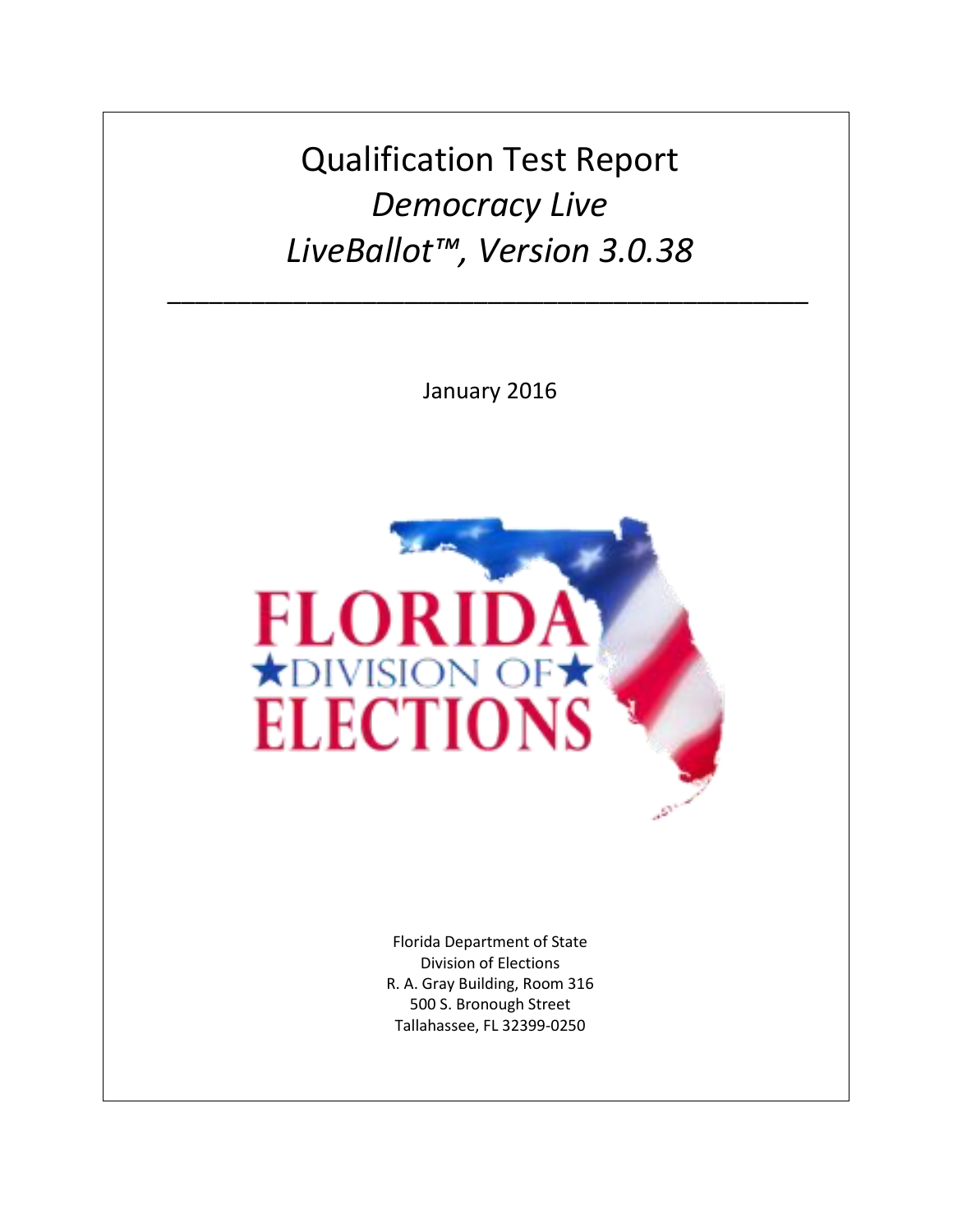### **Contents**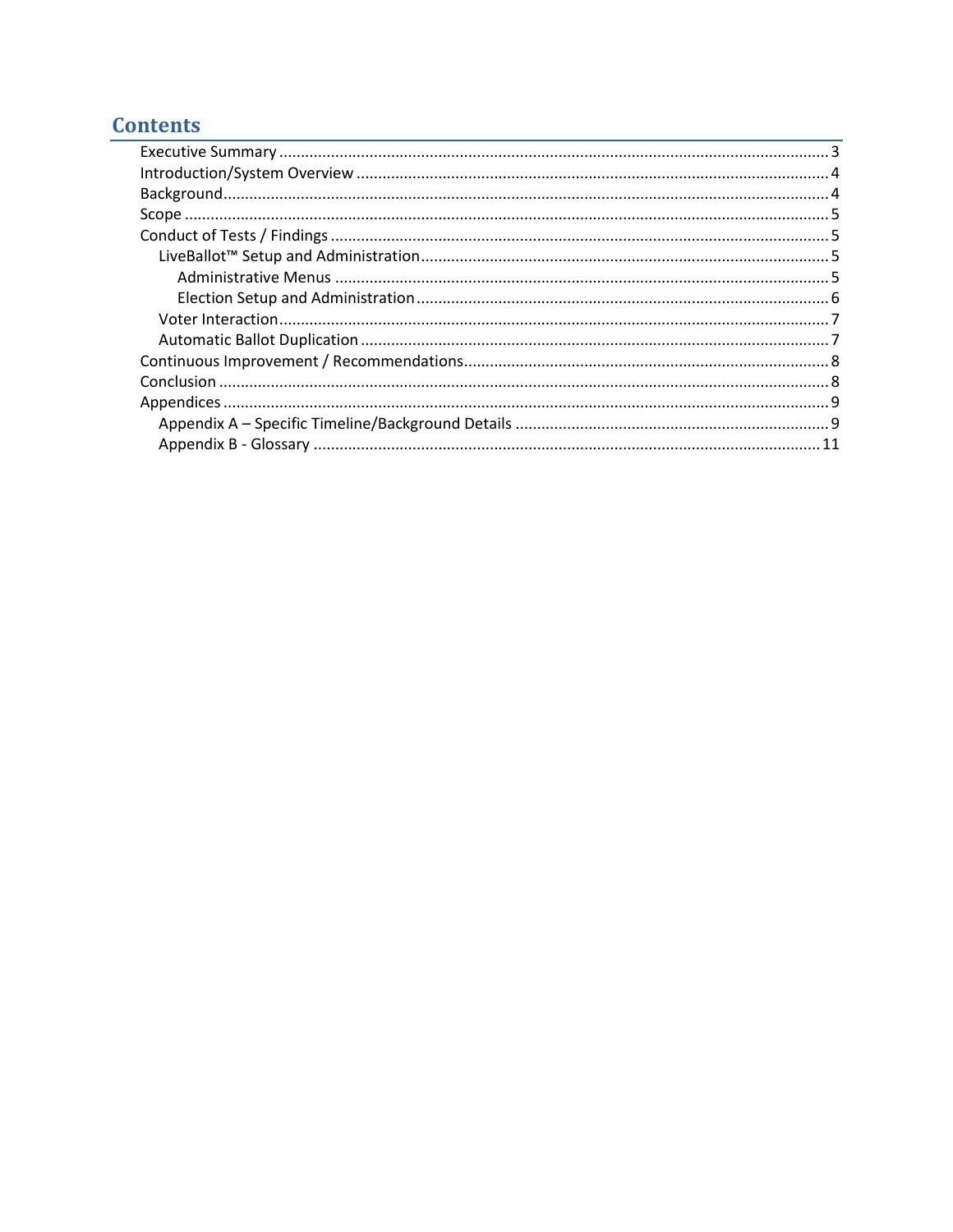### <span id="page-2-0"></span>**Executive Summary**

In May 2015, Democracy Live submitted an initial application requesting approval of its electronic ballot delivery system (EBDS) application, LiveBallot™ Version 3.0, with Runbeck Election Services, Inc.'s Simulo™ automatic ballot duplication system (ABDS), for use with Election Systems and Software's EVS and Unity voting systems and Dominion Voting System's Democracy Suite, GEMS, and Sequoia voting systems.

This release is a modification of LiveBallot™ 1.9.1, which was granted interim approval through September 30, 2015. This modification includes:

- A modified method for importing data from the voting system
- A modified ballot display on the voter interface
- Updated instructions detailing how to administer the LiveBallot™ website
- An optional Quick Response Code (QR Code) included on the marked/printed ballot for use with Runbeck Election Services, Inc. (RES)'s Simulo™ ABDS

After several iterations of review, testing, and collaboration with the vendor, Democracy Live submitted a satisfactory version to the Bureau of Voting Systems Certification (BVSC) in November 2015. Final qualification testing took place in Tallahassee, Florida during November – December and results affirm that LiveBallot™, Version 3.0.38 and Simulo™ 1.4.7 meet the applicable requirements of Florida Statutes and Administrative Rules, as well as the BVSC's Electronic Ballot Delivery System Specifications and Requirements <sup>1</sup> (EBDS Spec). BVSC therefore recommends final approval of LiveBallot™, Version 3.0.38 and Simulo™ 1.4.7 for use by counties with the Democracy Suite, EVS, GEMS, and Unity voting systems.

Due to administrative issues, Democracy Live removed the Sequoia voting system from testing with LiveBallot™ 3.0.38. In order to accommodate any county with the Sequoia voting system that wishes to use Democracy Live's services, BVSC recommends interim approval through January 1, 2018 of the previously interim approved LiveBallot™, Version 1.9.1 with Sequoia WinEDS.

 $\overline{\phantom{a}}$ 

<sup>&</sup>lt;sup>1</sup> EBDS Spec, Version 4, December 16, 2013.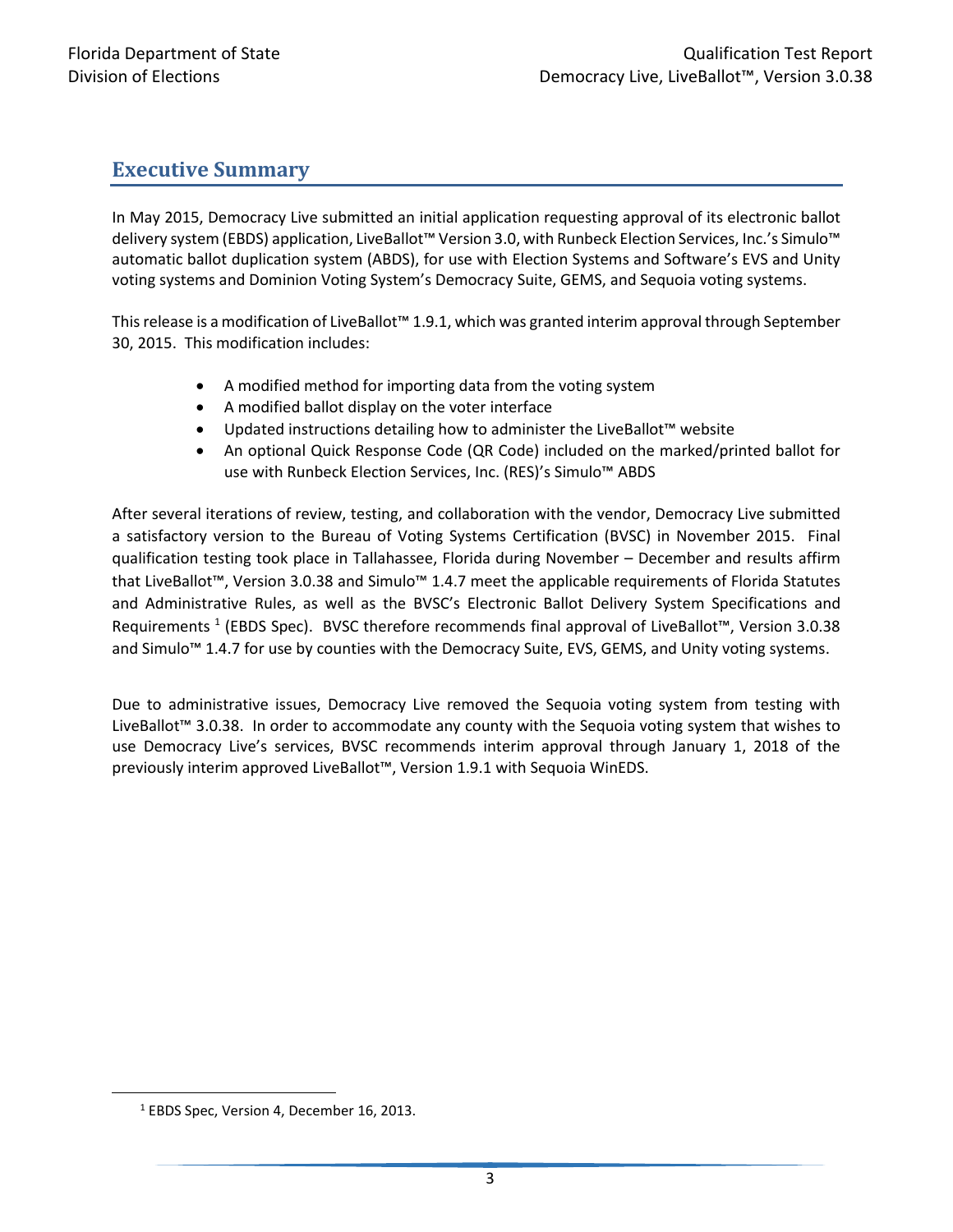# <span id="page-3-0"></span>**Introduction/System Overview**

On May 4, 2015, Democracy Live submitted an application, which requested approval of its electronic ballot delivery system application, LiveBallot™ 3.0, with Runbeck Election Services, Inc., Simulo™ ABDS, for use with Election Systems and Software's EVS and Unity voting systems and Dominion Voting System's Democracy Suite, GEMS, and Sequoia voting systems.

The Democracy Live LiveBallot™ system is a web application available to county elections staff and voters with the use of any web-enabled computer. The system allows absentee voters to retrieve and return, by mail or fax, an absentee ballot to the county Supervisor of Elections (SOE) office. The system consists of a voter interface and an administrative website and can include a printed barcode on the marked, printed ballot, which allows it to be machine duplicated using Runbeck Election Services, Inc. Simulo™ automatic ballot duplication system and a ballot-on-demand printer.

The voter interface website allows a voter to log on using name, birthdate, and/or other county-specified data. When the voter's credentials have been appropriately authenticated by the system, the voter's proper ballot is retrieved/displayed. The voter then marks selections for each contest, including write-ins if they are included on the ballot. After marking is complete, the voter has an opportunity to review contest selections and is notified if any contest has been undervoted. Upon voter approval, the ballot is finalized, and the voter is instructed to download the ballot return package. The ballot return package contains the marked ballot, optionally with a QR code to use with the Simulo™ ABDS, the voter affidavit, and appropriate instructions depending on whether it will be returned by mail or fax.

The administrative interface website is used to create, maintain, and administer the LiveBallot™ election database for the county. It allows a county to import voter registration, precinct, and other county information, and to create election information and ballots for specific elections. This is also where the voter interface website can be custom tailored to contain county-specific banners, contact information, ballot return package files, and ballot return methods, as well as configured to include a barcode on the marked/printed ballot to use with the Simulo™ automatic ballot duplication system.

### <span id="page-3-1"></span>**Background**

 $\overline{\phantom{a}}$ 

Democracy Live first introduced a version of LiveBallot™ to BVSC in December 2011. Various configurations and upgraded versions of the system have been tested each year since that time. LiveBallot™ 3.0 was originally submitted in May 2015. After several iterations of review, discussion, testing, and collaboration with the vendor, Democracy Live submitted a final, updated, accepted version, LiveBallot™, Version 3.0.38, to BVSC on November 20, 2015. 2

<sup>&</sup>lt;sup>2</sup> See Appendix A for more detailed information.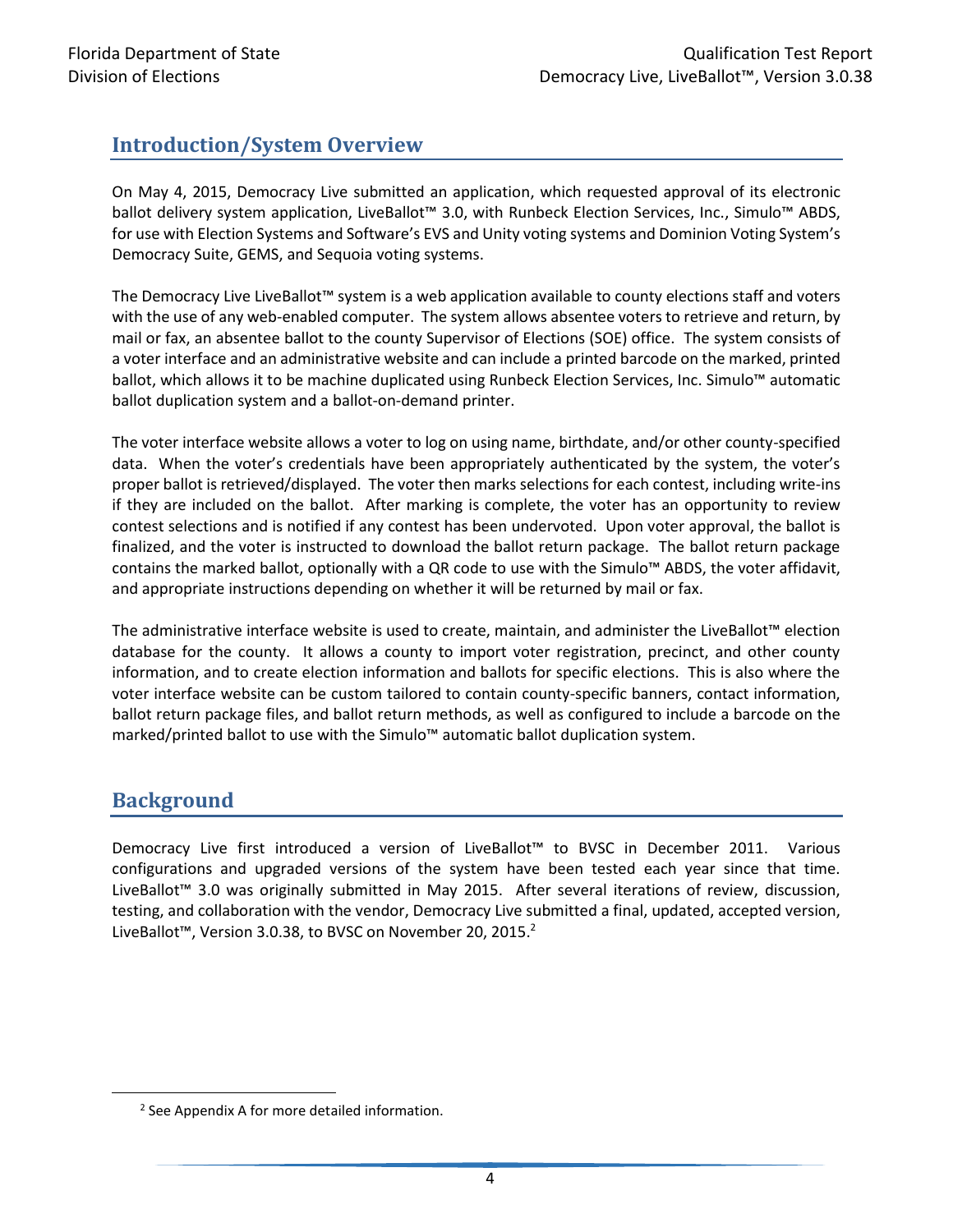### <span id="page-4-0"></span>**Scope**

This test effort included an examination of Democracy Live's LiveBallot™, Version 3.0.38, which is a modification of a previously interim approved version, LiveBallot™, Version 1.9.1. This system upgrade includes:

- Modified method for importing data from the voting system
- Modified ballot display on the voter interface
- Updated instructions detailing how to administer the LiveBallot™ website
- Printing an optional QR code on the marked/printed ballot for use with Runbeck Election Services, Inc. (RES)'s Simulo™ automatic ballot duplication system (ABDS)

BVSC tested the system with the Democracy Suite, EVS, GEMS, and Unity voting systems. *Democracy Live voluntarily withdrew the Sequoia voting systems from consideration within its EBDS application.*  Therefore, BVSC did not test it as a part of the final version of the EBDS submitted. In order to accommodate any county with the Sequoia voting system, which wishes to use Democracy Live's services, BVSC recommends interim approval through January 1, 2018 of the previously interim approved LiveBallot™, Version 1.9.1 with Sequoia WinEDS.

# <span id="page-4-1"></span>**Conduct of Tests / Findings**

BVSC staff examined the use of LiveBallot™ and Simulo™ with the Democracy Suite, EVS, GEMS, and Unity voting systems, with primary focus on the setup and administration website and on the processing of marked/printed ballots using Runbeck's Simulo™, Version 1.4.7, ABDS. However, BVSC used the voter interface to create marked/printed ballots for ABDS testing and performed regression tested to ensure that the systems modifications had introduced no error, fault or flaw into the application.

# <span id="page-4-2"></span>LiveBallot™ Setup and Administration

BVSC tested the election administration website to verify that all components operated as described in the technical data package (TDP) and that a county could set up and administer an election in LiveBallot™ without vendor assistance.

#### <span id="page-4-3"></span>Administrative Menus

BVSC performed a functional audit by testing available menu options and systems functions in the course of testing.

#### **Findings:**

The system performed as indicated in the vendor's TDP and in accordance with the Florida Statutes, Administrative Rules, and the EBDS Spec.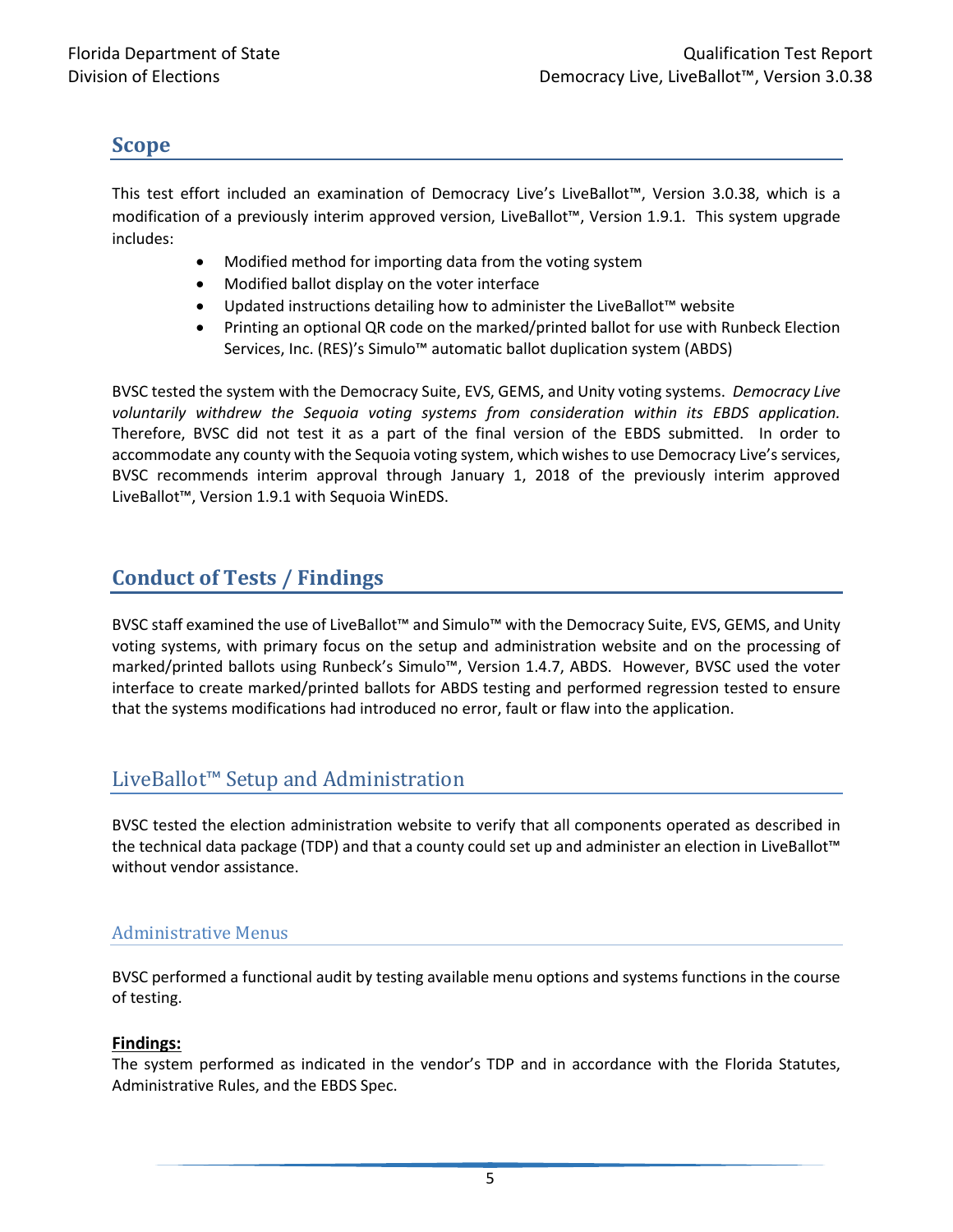#### <span id="page-5-0"></span>Election Setup and Administration

BVSC used the administrative website to set up elections for the Democracy Suite, EVS, GEMS, and Unity voting systems.

#### **Findings:**

The system performed as indicated in the vendor's TDP and in accordance with the Florida Statutes, Administrative Rules, and BVSC's Electronic Ballot Delivery System Specifications document. Furthermore, BVSC staff verified that for each of the referenced voting systems (Democracy Suite, EVS, GEMS, and Unity) the county could set up and administer the election in LiveBallot™, Version 3.0.38 without vendor assistance.

BVSC staff noted three minor issues during the testing. These do not preclude approval, but rather represent areas for improvement in subsequent releases to facilitate setup and administration:

- 1. Every jurisdiction using this system receives a default website configuration to install. The default website configuration does not currently include a link to the voter sign-in page on the home page of the default website. This means that a jurisdiction has to be sure to add this link as it sets up the website and customizes the website for its use. If the link does not appear on the website, a voter has no other means of accessing the login page and getting to the ballot. While an administrator who inadvertently omits adding the link will eventually figure this out, it would facilitate an administrator's setup process to already include this link as part of the default website configuration with the option available to move or modify the link as necessary.
- 2. The default website configuration includes a default voter registration (VR) database. A VR database is necessary to complete an election setup. An election cannot be opened without one. The administrator has the option to create a new VR database with or without deleting the default VR database. However, if the administrator deletes the default VR database without creating a new one, the system does not first prompt the administrator before the deletion. Error messages appear later in the election setup process when the administrator is conducting system checks that rely on data in a VR database to function. Moreover, the errors messages do not clearly indicate the basis for the messages, the administrator must backtrack to uncover the reason. It would facilitate an administrator's election setup process if the system prompted an administrator to first create a new VR database before deleting the default one.
- 3. The system requires the administrator to define the electronic ballot package based on the method of returning the ballot to the county Supervisor of Elections office. Mail and fax are the two currently defined valid return types. One or more of these return types must then be associated with a valid voter type (Overseas Military, Overseas Civilian, etc.). Based on the specific package selected, the voter receives in addition to the electronic ballot, corresponding affidavits, instructions, or other paperwork, as may be applicable. Since this system is used in many different jurisdictions including jurisdictions that may not require corresponding documentation be sent with the ballot, the system provides the administrator the option to deselect all return types from a particular voter type. In Florida, at least one return method would have to be selected for each voter type to allow for corresponding required affidavits, instructions or other paperwork to accompany an absentee ballot. Currently the accompanying LiveBallot documentation provides notice and advises the administrator to enable at least one return method for each voter type. Since the inadvertent deselection of a return type for a specific category of voter type could result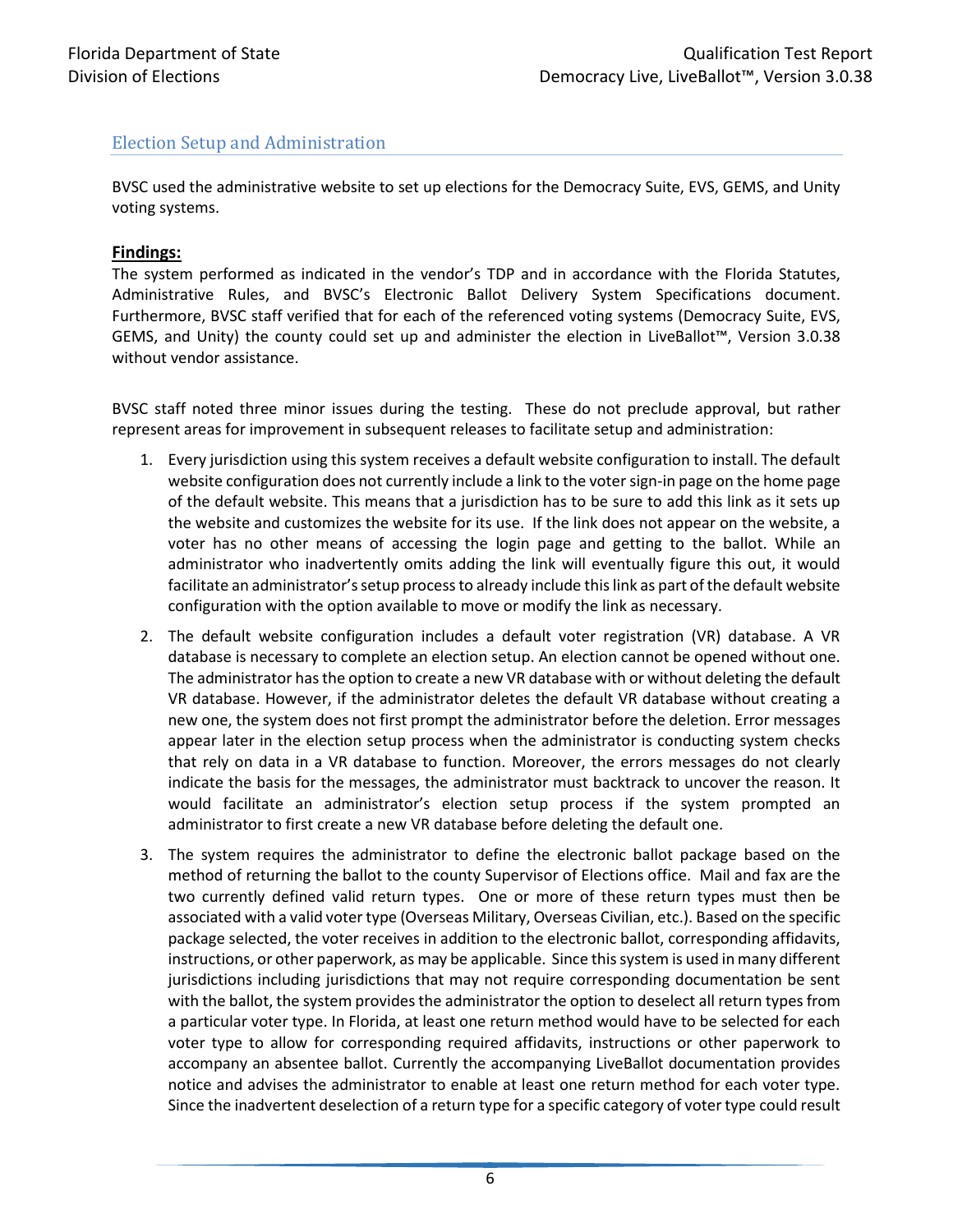in the voter who subsequently selects that voter type while using the website to receive only the ballot, BVSC recommends that the option to deselect all return types from a voter type either be eliminated, or at a minimum, that the system provide an express alert to the administrator before allowing the deselection.

### <span id="page-6-0"></span>Voter Interaction

Activities included attempting to log on with invalid voter credentials, logging on as a voter assigned to a precinct with no ballot for the current election, attempting to overvote a contest, undervoting one or more contests, including unusual characters (e.g., accented characters, non-alphabetic characters, etc.) in a write-in string, very long write-in strings, and changing selections multiple times.

#### **Findings:**

LiveBallot™ correctly refused logins with incorrect credentials. The system provided a voter assigned to a precinct with no ballot for the election an appropriate error message and contact information as defined during setup by the election administrator. The system took voters using the correct login credentials to the correct ballot for their precinct in every case. Ballots were properly marked in accordance with the voter's selections. Write-in strings were correctly captured, up to the limit of 30 characters. The system appropriately provided voters attempting to overvote a contest an error message, and does not allow the overvote. If a voter undervotes one or more contests, the ballot review screen displays a header at the top of the ballot stating "You have under voted for the contests highlighted below. You can click the Back button to go back and change your selections." Each undervoted contest is outlined in yellow. The system gave the voter the proper ballot return package in each case. If the ballot included a barcode on the printed ballot, it properly reflected the voter's selections, including write-in strings and undervoted contests.

### <span id="page-6-1"></span>Automatic Ballot Duplication

BVSC also tested Runbeck Election Services Simulo™, Version 1.4.7, automatic ballot duplication system in conjunction with LiveBallot™, Version 3.0.38. BVSC tested Simulo™ with election ballots from the Democracy Suite, EVS, GEMS, and Unity voting systems. Tested ballots contained undervoted races, multiple write-ins, blank write-in strings, and write-in strings containing alphabetic, numeric, punctuation, and accented characters.

#### **Findings:**

The Simulo™ ABDS selected the correct ballot in all test cases. The system correctly marked and printed all ballots. It also correctly handled blank write-in strings and write-in strings which contained a comma (",") character. Write-in strings containing alphabetic, numeric, and punctuation characters printed correctly.

A very specific limitation, however, occurs when the system attempts to properly duplicate write-in strings containing accented characters (*e.g.*, é, á, ñ). The limitation occurs only when reading the barcode as printed on the ballot into a personal computer (PC) using a Microsoft Windows operating system. The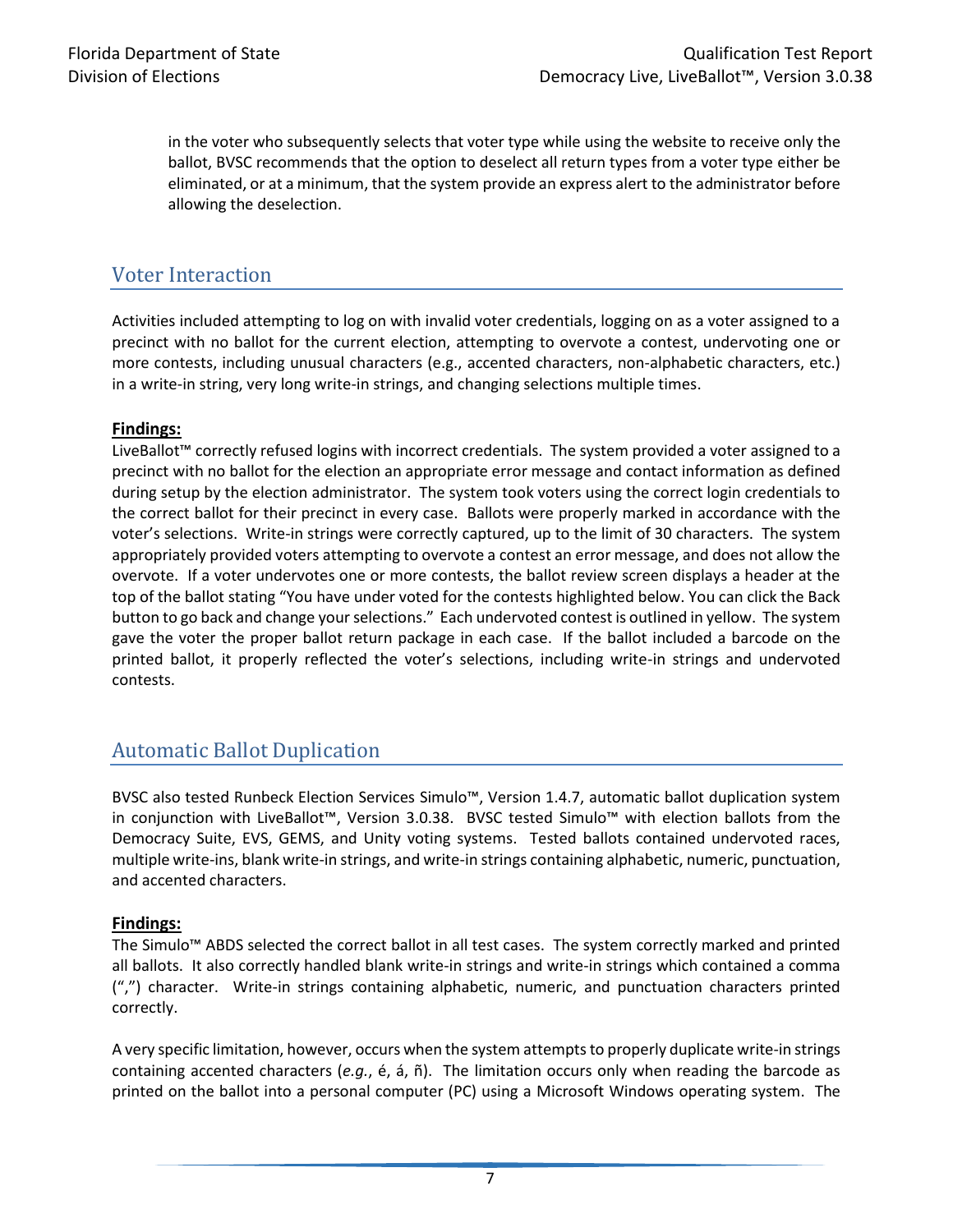system is unable to print the accented characters in the write-in strings. For example, if the user entered the string "Mr. Niño" on the write-in line, and the barcode is read into a PC running Windows, the string appears as "Mr. Nio", omitting the accented character "ñ". This limitation does not otherwise occur. For example, if the user entered the string "Mr. Niño" on the write-in line, the barcode as printed on the ballot by LiveBallot™ would contain the data as ""Mr. Niño" or likewise when read into an iPhone or Android tablet. This issue appears to lie with the Windows operating system or drivers, and is likely outside the realm of the vendor for the LiveBallot™ website or the vendor for the Simulo™ ABDS software to address. BVSC staff believes this issue should not preclude approval of Simulo™ version 1.4.7, but may be a matter of further research and opportunity for the vendor to enhance in the future the Simulo™ system.

In the interim, BVSC recommends that the county SOE staff and/or the Canvassing Board to closely review duplicated ballots where accented characters should appear in a write-in string and manually reduplicate the ballots. This will help to ensure voter intent is determined for write-in votes containing accented characters.

# <span id="page-7-0"></span>**Continuous Improvement / Recommendations**

During testing, BVSC encountered no issues that prevent recommending LiveBallot™, Version 3.0.38 and Simulo™, Version 1.4.7 for approval. However, opportunities for future improvements include:

- 1. Adding a link to the voter sign-in page on the home page of the voter access website in the default configuration when the website is initially created.
- 2. Restricting the administrator's ability to delete the default voter registration (VR) database until another database has been created.
- 3. Ensuring that at least one return package is defined and linked to each valid voter type.
- 4. Addressing the way Simulo™ duplicates ballots with write-in strings that contain accented characters when read by a personal computer with a Windows operating system.

# <span id="page-7-1"></span>**Conclusion**

Qualification test results affirm that Democracy Live, LiveBallot™, Version 3.0.38 and Runbeck Election Services, Inc., Simulo™, Version 1.4.7 meet applicable requirements of Florida Statutes, Administrative Rules and BVSC's Electronic Ballot Delivery Specifications, for use with the Democracy Suite, EVS, GEMS, or Unity voting systems. Sequoia voting systems was withdrawn from consideration at this time.

The Bureau of Voting Systems Certification, Florida Division of Elections, therefore, recommends approval of Democracy Live's LiveBallot™ system either alone or in conjunction with Runbeck Election Services, Inc., Simulo™, Version 1.4.7. Since Democracy Live withdrew Sequoia voting systems from consideration with the modified LiveBallot™ system, BVSC also recommendsthe following in order to accommodate any county with the Sequoia voting system, which may want to use Democracy Live's services for its military and overseas voters. BVSC recommends the interim approval of the previously interim approved Democracy Live, LiveBallot™, Version 1.9.1 through January 1, 2018 for use with the Sequoia WinEDS voting system.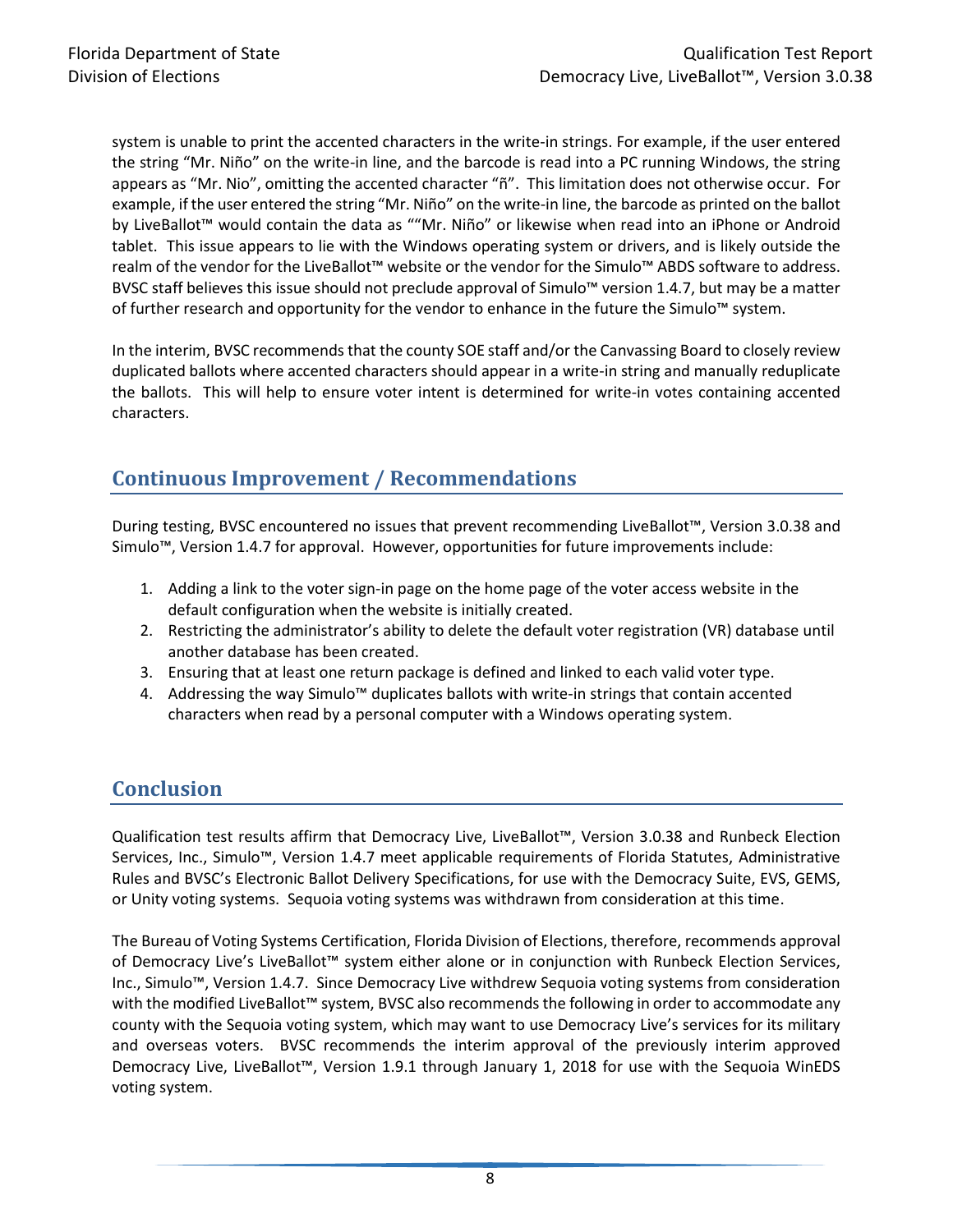# <span id="page-8-0"></span>**Appendices**

### <span id="page-8-1"></span>Appendix A – Specific Timeline/Background Details

- December 2011 LiveBallot™ was granted interim approval for use with the GEMS and Unity voting systems through February 10, 2012
	- o April 2012 Interim approval was extended until November 7, 2012.
- July 2012 Democracy Live submitted an application to test LiveBallot™ with BallotDNA, an automatic ballot duplication system from DemTech Voting Solutions, Inc. (DemTech). BVSC tested the system both in our testing facilities in Tallahassee, and onsite at the Supervisor of Elections offices in Okaloosa County and Escambia County.
	- o October 2012 Interim approval was granted to use BallotDNA with LiveBallot™ for counties using GEMS or Unity voting systems. This approval was valid through the end of the 2012 General Election.
- June 2013 Democracy Live submitted an application to approve an upgraded LiveBallot™, Version 1.9.1 version.
	- o July 2013 BVSC had received all of the documentation required to begin testing. Testing was conducted from August 12, 2013 through February 28, 2014, in Tallahassee, Florida. The test period was prolonged because of various required code and documentation modifications that were identified during the test process. It was not until December 20, 2013, that BVSC received the complete code and documentation necessary to test the LiveBallot™ system. Of note was that LiveBallot™, Version 1.9.1 did not include the 2D barcode capability to enable use of an automatic ballot duplication system.
	- o May 2014 Division of Elections granted interim approval for LiveBallot™, Version 1.9.1 for use with Unity and GEMS. This approval was valid through December 31, 2014.
- June 2014 Democracy Live requested that LiveBallot™, Version 1.9.1 be tested for approval with the Democracy Suite, EVS, and Sequoia WinEDS voting systems. BVSC tested LiveBallot™ for use with Democracy Suite, WinEDS, and EVS from June 24, 2014 through June 30, 2014.
	- o July 2014, the interim approval for LiveBallot™ was extended to include use with Democracy Suite, EVS, and WinEDS, through December 31, 2014.
	- o January 2015 DOE extended the interim approval for LiveBallot™ until September 30, 2015.
- May 2015 Democracy Live submitted an application for testing LiveBallot™ 3.0.
	- o May 2015 BVSC acknowledged submission and notified Democracy Live that submitted documentation did not meet the requirements of the EBDS specification.
	- o June 2015 BVSC provided additional feedback regarding online help screens and online documentation pages. Staff also met with Democracy Live to discuss requirements and expectations for the documentation and the LiveBallot™ website.
	- o July 2015 Democracy Live submitted a new documentation package.
	- o July 2015 Democracy Live and BVSC discussed testing ballots produced from LiveBallot™ with the RES Simulo™ ABDS. BVSC confirmed that the id: field in the barcode would be blank, to avoid having any information which could be used to trace a ballot back to an individual voter. In response to that meeting, Democracy Live submitted documentation demonstrating that the id: field would be blank.
	- o October 2015 BVSC sent an interim test report to Democracy Live including information regarding issues found during testing. During subsequent collaborative discussions with Democracy Live staff from October 20 – November 2, BVSC explained in more detail needed changes.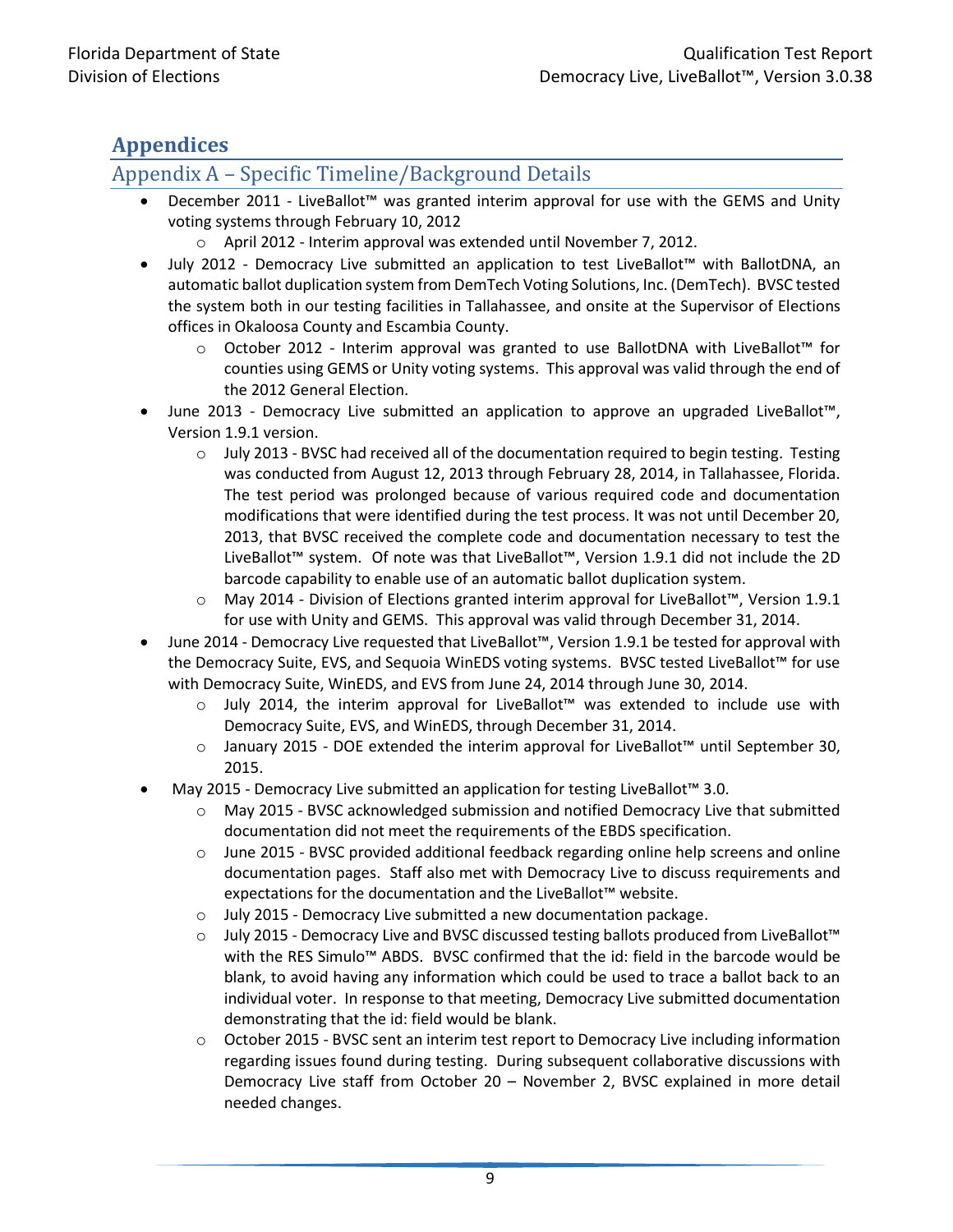- o November 2015 Democracy Live delivered LiveBallot™, Version 3.0.38 documentation and websites to BVSC for testing. BVSC found that this version of LiveBallot™, which was tested in late November and early December, satisfactorily met requirements.
- o December 2015 Democracy Live withdrew testing with the Sequoia voting system from the current application. BVSC staff tested the Simulo™ automatic ballot duplication system with ballots from the LiveBallot™ testing.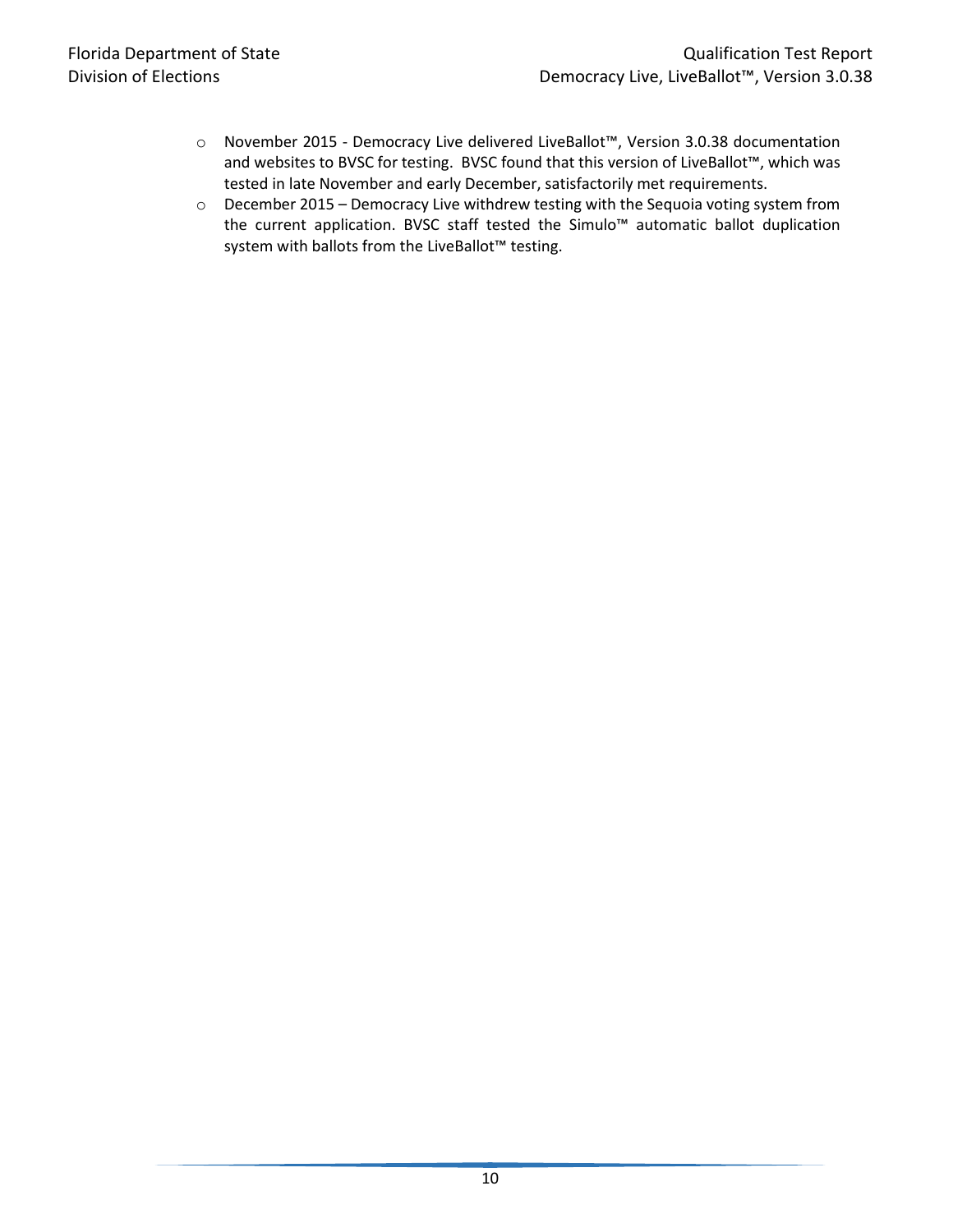# <span id="page-10-0"></span>Appendix B - Glossary

| <b>ABDS</b>            | <b>Automatic Ballot Duplication System</b>                                    |
|------------------------|-------------------------------------------------------------------------------|
| <b>BallotDNA</b>       | DemTech automatic ballot duplication system                                   |
| <b>BVSC</b>            | Bureau of Voting Systems Certification (FL Dept. of State, Div. of Elections) |
| <b>Democracy Suite</b> | Dominion Voting System, Inc. voting system                                    |
| DemTech                | DemTech Voting Solutions, Inc.                                                |
| <b>DOE</b>             | Division of Elections (FL Dept. of State)                                     |
| <b>EBDS</b>            | Electronic Ballot Delivery System                                             |
| <b>EBDS Spec</b>       | Electronic Ballot Delivery System Specifications and Requirements,            |
|                        | Version 4, December 16, 2013                                                  |
| <b>EMS</b>             | <b>Election Management System</b>                                             |
| ES&S                   | Elections Systems and Software, LLC                                           |
| <b>EVS</b>             | ES&S ElectionWare voting system                                               |
| <b>GEMS</b>            | Global Election Management System (ES&S and Dominion products)                |
| QR code                | Quick Response two-dimensional barcode                                        |
| <b>RES</b>             | Runbeck Election Services, Inc.                                               |
| <b>TDP</b>             | <b>Technical Data Package</b>                                                 |
| Unity                  | ES&S voting system EMS                                                        |
| VR                     | <b>Voter Registration</b>                                                     |
| WinEDS                 | Dominion - Sequoia Voting Systems voting system EMS                           |